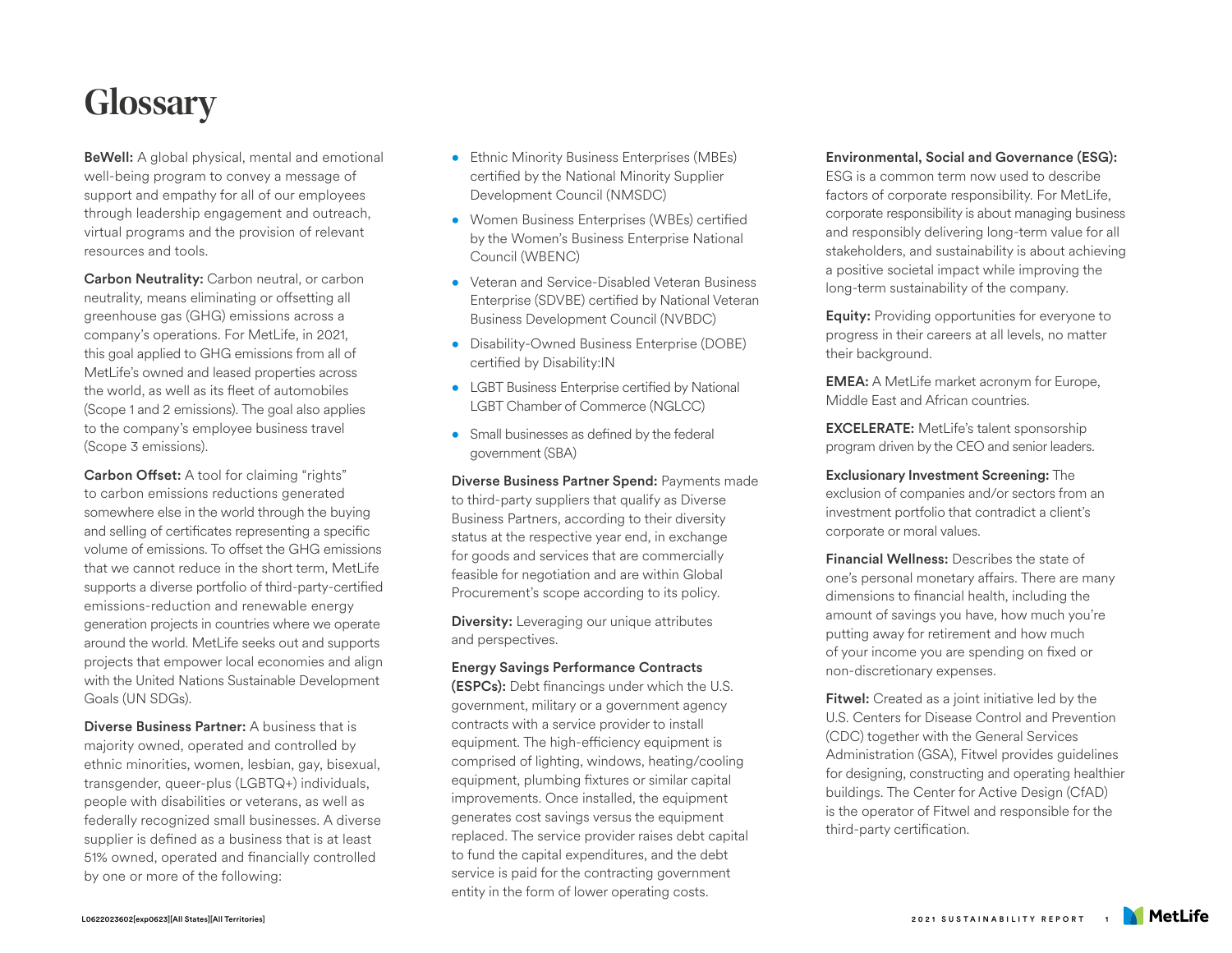## Funding Agreement-Backed Note

(or Funding-Backed Security): Securities that are backed by a funding agreement, which is a deposit-type contract, issued by life insurance companies, that promise a stream of predictable fixed payments over a specified period of time.

Gender Equality: The state in which access to rights or opportunities is unaffected by gender.

Gender Gap Analysis: An analysis of the relative disparity between people of different genders.

Green Bonds: Includes public corporate green bonds held within MetLife's general account and unaffiliated institutional asset management portfolios as identified by Bloomberg for all green bond International Securities Identification Numbers (ISINs) issued in the global market.

## Greenhouse Gas Emissions (or Carbon

Emissions): A GHG is any gas that has the property of absorbing infrared radiation (net heat energy) emitted from Earth's surface and reradiating it back to Earth's surface. Carbon dioxide, methane and water vapor are examples of GHG gases. MetLife reports all GHG gases in CO2 equivalents (CO2e). This is why sometimes "carbon emissions" is used as shorthand for describing all GHG emissions.

Green Investments: Investments in projects, infrastructure or companies that support or provide environmentally friendly products and practices. MIM currently defines green investments to include 1) LEED, Energy Star, BREEAM and/or Fitwel-certified real estate equity investments; 2) commercial mortgage loans secured by LEED and/or Energy Star certified real estate; 3) renewable energy projects, including wind and solar; 4) energy savings performance contracts (ESPCs); 5) public and private corporate green bonds; and 6) property assessed clean energy (PACE) residential and commercial loans.

Impact Investments: Investments made with the intention to generate positive, measurable social and environmental impact alongside a financial return (GIIN—Global Impact Investment Network—definition). This activity includes both MetLife's general account and a smaller volume of MetLife Foundation assets.

**Inclusion:** Ensuring that through our interactions. everyone is fully respected, recognized and valued.

Infrastructure: Includes infrastructure investments supporting airports, ports, transportation (roads, rail, bridges), transmission, energy management systems, social infrastructure (stadiums, housing, courthouses), data centers, metering, telecom and water. Excludes: ESPCs, renewable investments, energy (pipelines, gas-fired generation) and private prisons.

International Labour Organization's Declaration on Fundamental Principles and Rights at Work: Adopted in 1998, the Declaration commits Member States to respect and promote principles and rights in four categories, whether or not they have ratified the relevant Conventions. These categories are: freedom of association and the effective recognition of the right to collective bargaining, the elimination of forced or compulsory labor, the abolition of child labor and the elimination of discrimination in respect of employment and occupation.

LATAM: A MetLife market acronym for Latin American countries.

Leadership in Energy and Environmental Design (LEED): An internationally recognized green building certification system, providing third-party verification that a building or community was designed and built using strategies aimed at improving performance across energy savings, water efficiency, CO2 emissions reduction, improved indoor environmental quality, stewardship of resources and sensitivity to their impacts.

MetLife Investment Management (MIM): MIM is the institutional asset management business of MetLife. Inc. MIM provides public fixed income, private capital and real estate investment solutions to institutional investors worldwide.

MetLife's Purpose Awards: An exclusive, selection-based award recognizing colleagues who went to extraordinary efforts to bring our purpose to life.

Municipal Bonds: Includes entire (public) municipal bond portfolio for MetLife's general account and unaffiliated institutional asset management clients—no exclusions.

MyVoice: MetLife's all-employee survey that gives employees the opportunity to be heard more frequently on topics that are relevant to our culture and business and measures the behaviors that drive our business strategy.

Net Zero: The balance between the amount of GHGs produced and the amount removed from the atmosphere.

While sometimes used synonymously with "carbon neutral," a growing consensus behind "net zero" is to reduce all identified emissions in value chains and economies to zero as quickly as possible through technical, policy and behavioral change. The transition to a net zero emissions future focuses on reducing all emissions as much as possible, without the purchase offsets (see "carbon offset") that balance GHGs emitted elsewhere in the world through activities such as burning fossil fuels.

Our Green Impact: MetLife's signature environmental employee engagement program that aims to promote environmental awareness across the global enterprise and empowers employees to reduce environmental impact at work, at home and in our communities.